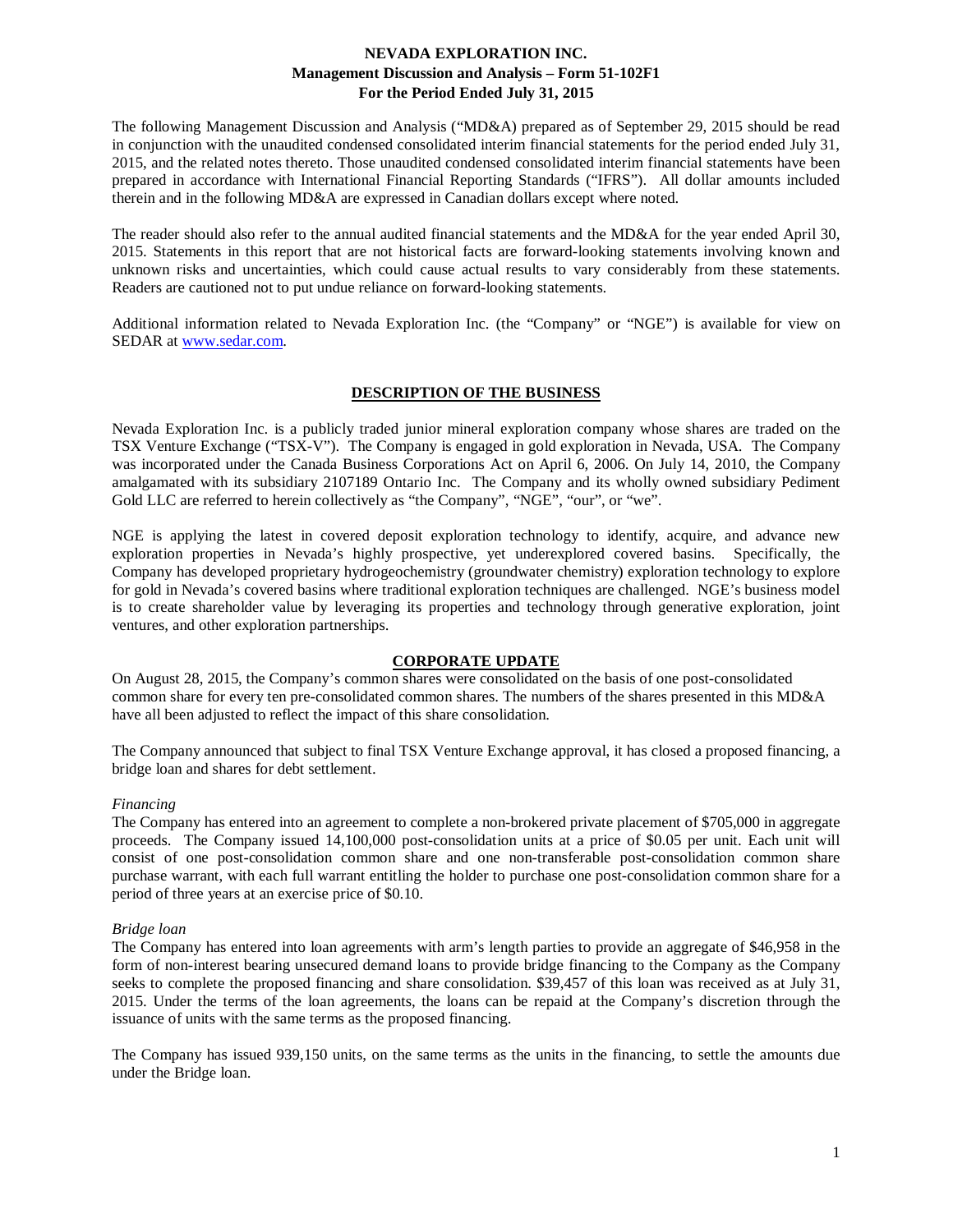#### *Shares for debt settlement*

The Company's management team has agreed to settle the outstanding amounts owing for accrued salaries with a combination of shares and cash. The Company's management team has settled \$250,000 in accrued salaries by accepting 2,500,000 post-consolidation common shares at a deemed price of \$0.05, for a total deemed value of \$125,000, plus \$50,000 in cash, and by agreeing to forgive \$75,000 in accrued salaries.

# **LAND ACQUISITION AND MAINTENANCE**

On an ongoing basis, the Company evaluates the holding costs and results to date at each of its properties to ensure that the Company focuses its resources on land with the highest exploration potential.

As of September 28, 2015, NGE directly holds 271 unpatented mining claims and other mineral interests in the following properties through its wholly owned US subsidiary Pediment Gold LLC:

| Project                   | <b>NGE Claims</b>        |                          | OTHER* | <b>Total</b>  |
|---------------------------|--------------------------|--------------------------|--------|---------------|
|                           | <b>Claims</b>            | Area $(km^2)$            |        | Area $(km^2)$ |
| Grass Valley (GV)         | 192                      | 15.5                     |        | 15.5          |
| South Grass Valley (SGVA) | 32                       | 2.6                      |        | 2.6           |
| Kelly Creek (KC)          | $\overline{\phantom{0}}$ | $\overline{\phantom{a}}$ | 16.6   | 16.6          |
| Hot Pot (HP)              | 3                        |                          | 8.8    | 8.8           |
| Awakening (AW)            | 47                       | 3.8                      |        | 3.8           |
| TOTAL                     | 271                      | 21.9                     | 25.4   | 47.3          |

\*Leased private lands and interest in claims on BLM land held by third parties.

## **EXPLORATION RISK MANAGEMENT STRATEGY**

NGE manages exploration risk by focusing exploration resources in specific, planned stages on each property. If the results from one stage are positive, then NGE allocates funds to the next stage. If at any stage, results are negative, NGE drops the property from further consideration. NGE's staged exploration strategy assures that properties showing positive results move aggressively through the exploration pipeline.

NGE's exploration stages include:

- − Regional reconnaissance using the most recent understanding of gold deposit formation and our collective exploration experience to project range-front geology into adjacent, shallowly covered areas.
- − Hydrogeochemistry: NGE then uses its proprietary hydroprobe sampling technology to collect regularized hydrogeochemistry samples across areas already shown to be prospective based on samples collected from existing springs and wells. NGE uses the data to develop a computerized hydrogeochemistry model of each target.
- − Acquisition: NGE acquires the mineral rights covering prospective targets showing large areas of highly anomalous hydrogeochemistry. If a target of exploration interest is on BLM land that is open to location (available), NGE locates mineral claims. If a target lies on private land, NGE completes a title review to determine mineral title ownership, and then endeavours to negotiate an agreement with the owner.
- − Surface Geochemistry: NGE completes detailed soil, vegetation, and/or soil gas sampling across areas demonstrating prospective hydrogeochemistry to detect the possible vertical migration of gold and traceelements from the underlying bedrock into the soils above. The use of surface geochemistry allows NGE to confirm the presences of anomalous levels of gold and other trace elements in a secondary medium in addition to in the groundwater.
- − Gravity Geophysics: NGE uses detailed gravity geophysics to provide valuable information about the depth to bedrock across a property. Gravity data can suggest areas of strong changes in the relief or composition of the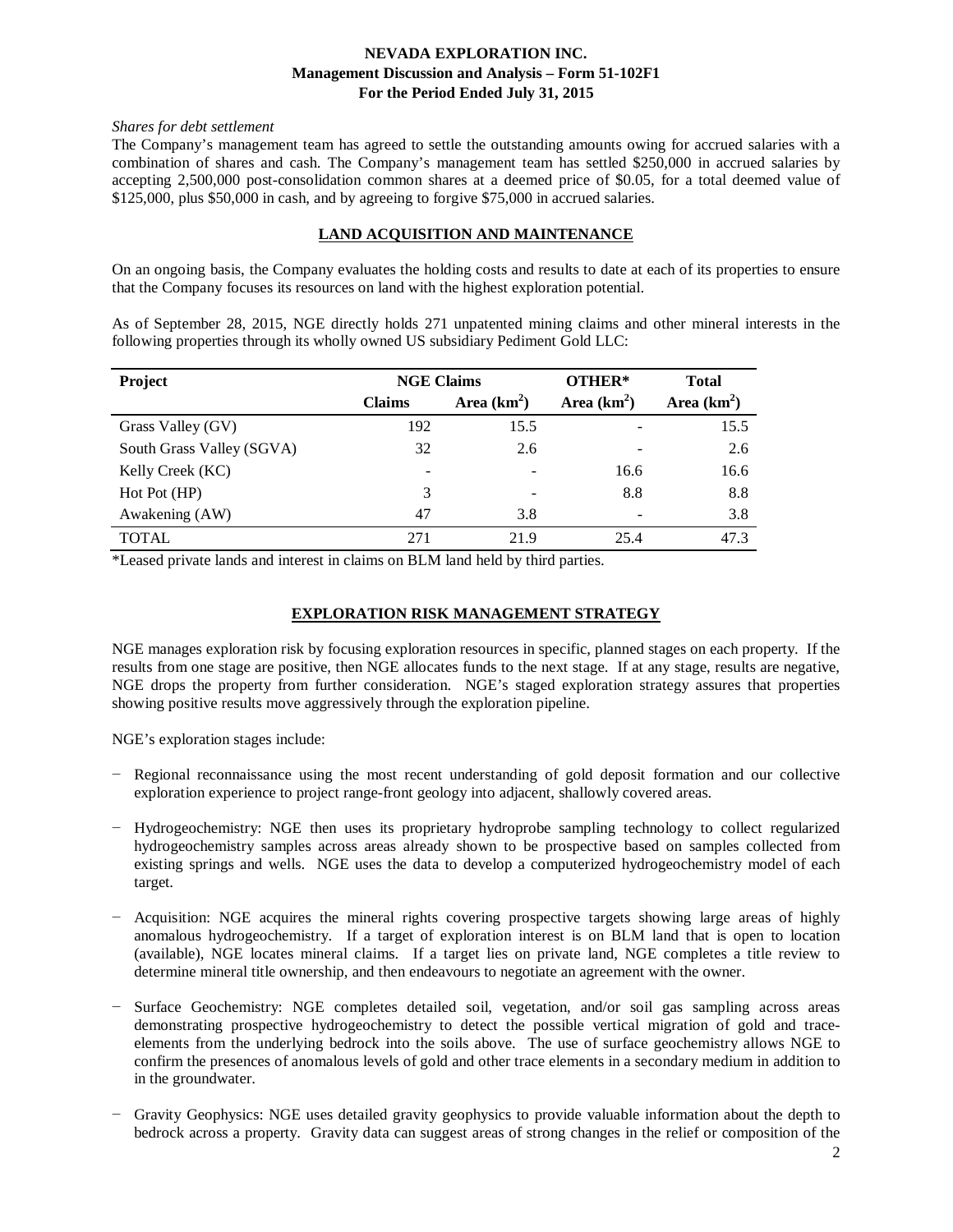underlying bedrock, which can be indicative of underlying fault zones and alteration that often control the location of gold mineralization.

- − Air Magnetics: NGE uses detailed air magnetic geophysics to provide information on the locations and types of rocks, fault zones, and hydrothermal alteration that generally accompany large gold deposits.
- − Seismic Geophysics: NGE uses seismic geophysics, where appropriate, to identify deep-seated, steeply-dipping fault zones that can be projected into the near surface environment. Major, high-angle structures are important since they provide a potential conduit or 'plumbing' system for potential gold-bearing, hydrothermal fluids to access near-surface areas and deposit gold.

Drilling: where properties successfully pass through the above exploration stages, NGE uses drilling to test for: (1) shallow bedrock (< 1,000ft beneath the surface); (2) structures or faults in bedrock that may source potential mineralization; (3) bedrock that has been altered by hydrothermal fluids; (4) anomalous concentrations of gold and associated trace-elements in bedrock; and (5) sufficiently sized target to reasonably contain an economic resource. NGE evaluates drilling results based on these criteria to determine whether or not to continue to maintain each property and commit further exploration expenditures towards them.

## **MINERAL EXPLORATION PROPERTIES**

### *Grass Valley (GV)*

The Grass Valley Project is located 90 km (55 miles) southwest of Carlin in Lander County, Nevada, along the western side of Grass Valley, approximately 16 kilometres (10 mi) south of Barrick Gold Corp.'s Cortez Pipeline property, one of the world's largest and lowest cost gold mines. The Company has a 100% interest in 192 claims  $(15.5 \text{ km}^2)$  at Grass Valley.

The Grass Valley project was identified and acquired in 2012 as a result of a hydrogeochemistry sampling program completed as part of a generative Exploration Agreement with McEwen Mining Inc. For the first two years of the project McEwen Mining Inc. controlled the project and advanced it by: collecting rock, soil, and vegetation geochemistry samples; mapping the exposed range front geology in the context of the regionally important structural controls; completing a detailed gravity geophysics survey; acquiring and reprocessing historic seismic geophysical data; and drilling one stratigraphic test drill hole.

The combined exploration dataset has confirmed that this Project represents a compelling new gold exploration target with significant upside in a region of Nevada known for large, world class gold deposits.

In 2014, McEwen Mining Inc. elected to withdraw from the Exploration Agreement, and NGE now holds a 100% interest in the Project.

## *South Grass Valley (SGV)*

The South Grass Valley Project is located in Lander County, north-central Nevada, approximately 50 kilometres (32 miles) south southwest of Barrick Gold Corp.'s Cortez Pipeline property. The Company has a 100% interest in 32 claims  $(2.6 \text{ km}^2)$  at South Grass Valley.

## *Kelly Creek (KC)*

The Kelly Creek Project is located in Humboldt County, Nevada, approximately 40km north-northwest of Battle Mountain, Nevada. The Kelly Creek Project consists of 209 unpatented mining claims leased by the Company from Genesis Gold Corporation (the "Genesis Claims") through a Mining Lease and Option to Purchase Agreement (the "Genesis Agreement"), covering approximately 16.9  $\text{km}^2$ .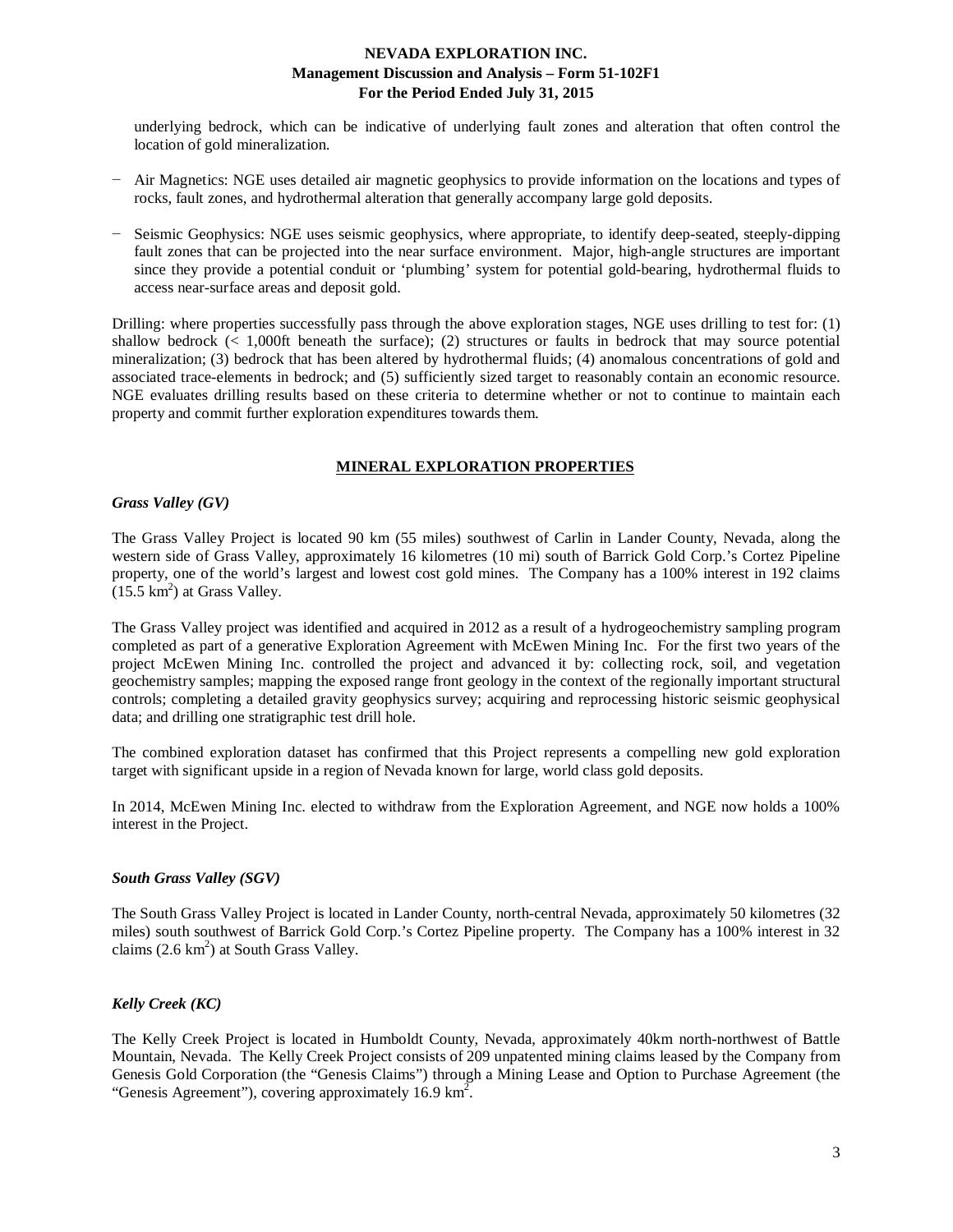Under the Genesis Agreement, the Company is the Operator and has the option to purchase 100% of the Genesis claims for USD\$1,500,000, subject to a 1.5% Net Smelter Return Royalty ("Royalty"), and the following advance royalty payments:

### *Kelly Creek (KC)(cont'd...)*

| $1st$ anniversary (October 1, 2010)   | \$<br>5,000 USD |
|---------------------------------------|-----------------|
| $2nd$ anniversary (October 1, 2011)   | 10,000 USD      |
| $3rd$ anniversary (October 1, 2012)   | 10,000 USD      |
| $4th$ anniversary (October 1, 2013)   | 10,000 USD      |
| $5th$ and each subsequent anniversary | 50,000 USD      |

For the annual payment due October 1, 2014, the Company agreed to deliver and Genesis Gold Corporation agreed to accept 80,000 Common shares of the Company and \$10,000 USD to satisfy the October 1, 2014 payment.

On August 25, 2015, the Company and Genesis Gold Corporation agreed to amend the terms of the Genesis Agreement to reduce the annual payments due on October 1, 2015; October 1, 2016; and October 1, 2017, from \$50,000 USD to \$10,000USD, subject to the each party's rights under the Genesis Agreement.

The Kelly Creek project area is located in the prolific Kelly Creek Basin, between multi-million ounce gold deposits on the north (Twin Creeks, Getchell, Turquoise Ridge and Pinson) and south (Lone Tree, Marigold, Converse, Trenton Canyon and Copper Canyon). With the addition of Genesis's Hot Pot claims, NGE is now one of the largest property holders in the Kelly Creek Basin, along with Newmont Mining Corporation, which controls the majority of the alternating sections. However, despite its close proximity to world class gold deposits, the Kelly Creek project area has seen very limited historic exploration activity because the Basin's bedrock is largely covered by syn- to post-mineral volcanic units and post-mineral alluvium.

During 2007 and 2008, NGE completed a large scale reconnaissance hydrogeochemistry sampling program across the Kelly Creek Basin and successfully delineated a significant area of anomalous hydrogeochemistry similar to that surrounding the adjacent gold mines. A detailed gravity geophysical survey was completed in 2010 with positive results confirming the presence of shallow bedrock over the large area.

Kelly Creek sits adjacent to NGE's Hot Pot Project and has benefited from the updated and improved understanding of the district geologic controls provided by the Enexco drilling at Hot Pot. Combined with the hydrogeochemistry and gravity geophysics that NGE has collected, and the favorable regional, district and property scale lithology, structure and alteration, NGE believes that it has narrowed the area of exploration focus at Kelly Creek and confirmed the strong potential for covered gold mineralization. NGE is now looking for an exploration partner to work with at Kelly Creek, and expects the next phases of work at Kelly Creek to include detailed air magnetic geophysics, additional groundwater sampling, and seismic geophysics.

#### *Hot Pot (HP)*

In 2004, NGE's regional reconnaissance hydrogeochemistry program identified a prospective exploration target near Hot Pot in Humboldt County, Nevada, approximately 30km northwest of Battle Mountain, Nevada. Regional gravity data suggested that the Hot Pot area is underlain by a bedrock high covered by a thin layer of sand & gravel.

On September 16, 2005, the Company entered into a 10 year Mining Lease Agreement on  $8.8 \text{km}^2$  at Hot Project, subject to a 3% NSR to the land owner. The Company also controls 3 claims at Hot Pot (20 hectares). The lands within the Mining Lease Agreement and the 6 claims are subject to a 1.25% NSR to Royal Gold, Inc.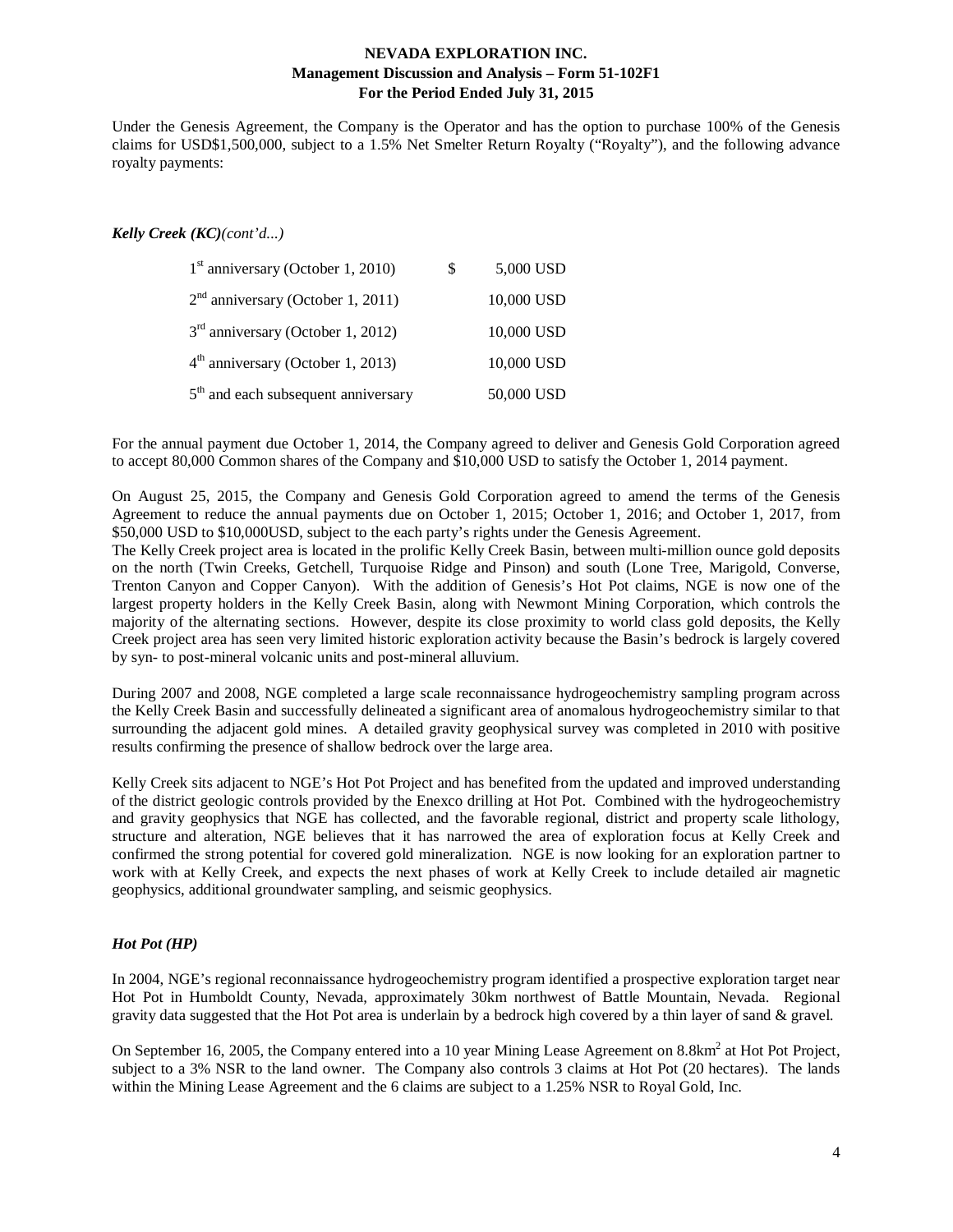## **Hot Pot (HP)** (cont'd...)

In 2005, nine RC drill holes were completed at Hot Pot to depths ranging from 92m (300ft) to 190m (620ft) for a total of 1,195m (3,900ft). The widely-spaced, shallow holes confirmed bedrock to range in depth from 33m (110ft) to 112m (370ft). The bedrock was hydrothermally altered and contained anomalous gold and trace elements similar to that associated with the Lone Tree gold mine. The drilling also confirmed and enlarged the area of anomalous hydrogeochemistry.

In 2007, NGE used its hydroprobe equipment to complete a detailed hydrogeochemistry survey at Hot Pot on a 400m (1/4 mi) grid. The resulting dataset showed highly anomalous gold and trace elements chemistry and further expanded the area of exploration interest. Additionally, in 2007, NGE completed two seismic geophysical lines, which identified several deep, north-trending, steeply-dipping fault zones. In 2008, NGE completed a detailed gravity geophysical survey, which successfully mapped the relative depth to the underlying bedrock by measuring the density contrast between 200m sampling points. The gravity survey delineated sharp changes in the slope of the bedrock that coincided with the fault zones identified by seismic geophysics.

In 2008, NGE completed 10 vertical, RC drill holes to test small segments of the steeply-dipping fault zones identified by the 2007 seismic and gravity geophysics. Three vertical holes were spaced 100m (330ft) apart on each of three lines. The holes ranged in depth from 50m (165ft) to 175m (575ft) for a total of 1,085m (3,565ft). The shallow drill holes encountered hydrothermally altered bedrock containing anomalous gold and trace elements. Deeper, angle drill holes designed to cross cut the areas where the steeply-dipping fault zones had been projected were planned, but the drilling contractor was unable to complete the program.

Also in 2008, an energy company, with business interests separate from NGE, started a deep test drill hole on the Hot Pot property. In exchange for NGE's seismic data, NGE was granted access to drill cuttings from the 1,372m (4,500ft) drill hole. Significantly, the deep drill hole encountered hydrothermally-altered, Paleozic Rocks underlying the Hot Pot Project. Hydrothermal alteration includes carbon re-mobilization, local bleaching, clay, decalcification and secondary pyrite.

Although potentially economic quantities of gold mineralization have not yet been encountered at Hot Pot, drilling to date has been wide-spaced and could have easily missed the type of high-angle fault zones that control significant known gold mineralization elsewhere in the region. The widely-distributed, highly anomalous gold in groundwater together with the large area of hydrothermally-altered and geochemically anomalous bedrock strongly suggests that higher values for gold in bedrock than have been discovered to date may still be located nearby. The next step is more closely-spaced, shallow, vertical drill holes and/or deeper, angle holes targeted to intersect steeply-dipping, potentially ore-bearing fault zones and favourable bedrock units.

On September 16, 2009, the Company entered into an Exploration Agreement with International Enexco Ltd. ("Enexco") whereby Enexco can earn a 51% interest in the Hot Pot Property by drilling 6,000 meters (19,600ft) over three years, with the option to earn an additional 19%, for 70% total, by drilling another 3,000 meters (9,800ft) during the fourth year. On July 2, 2009, NGE announced that Enexco had begun drilling at Hot Pot.

In 2009 and early 2010, Enexco completed an 11 hole, 3,462 metre (11,360 ft) core drilling program at Hot Pot to collect stratigraphic information and test for mineralized structures beneath the alluvial cover. Enexco's drilling successfully encountered weak, but widespread anomalous gold values in all 11 holes. Importantly, the results showed that the anomalous gold values at Hot Pot are associated with increased copper values, an association that is related to ore-grade gold mineralization within the Marigold mine complex 9 km (6 miles) to the south-southwest. In addition, the results included anomalous silver concentrations, including one  $4.57$  metre (15 ft) interval averaging 15.5 gpt silver, as well as several other trace element distribution patterns indicative of a large hydrothermal system. Enexco engaged Doug McGibbon, an economic geologist with over 25 years of exploration experience in the Battle Mountain area and responsible for major discoveries at the Marigold and Pinson mines, to review the drilling results and the exploration data, and to put the Hot Pot property into regional context (taken from January 25, 2010, Enexco news release):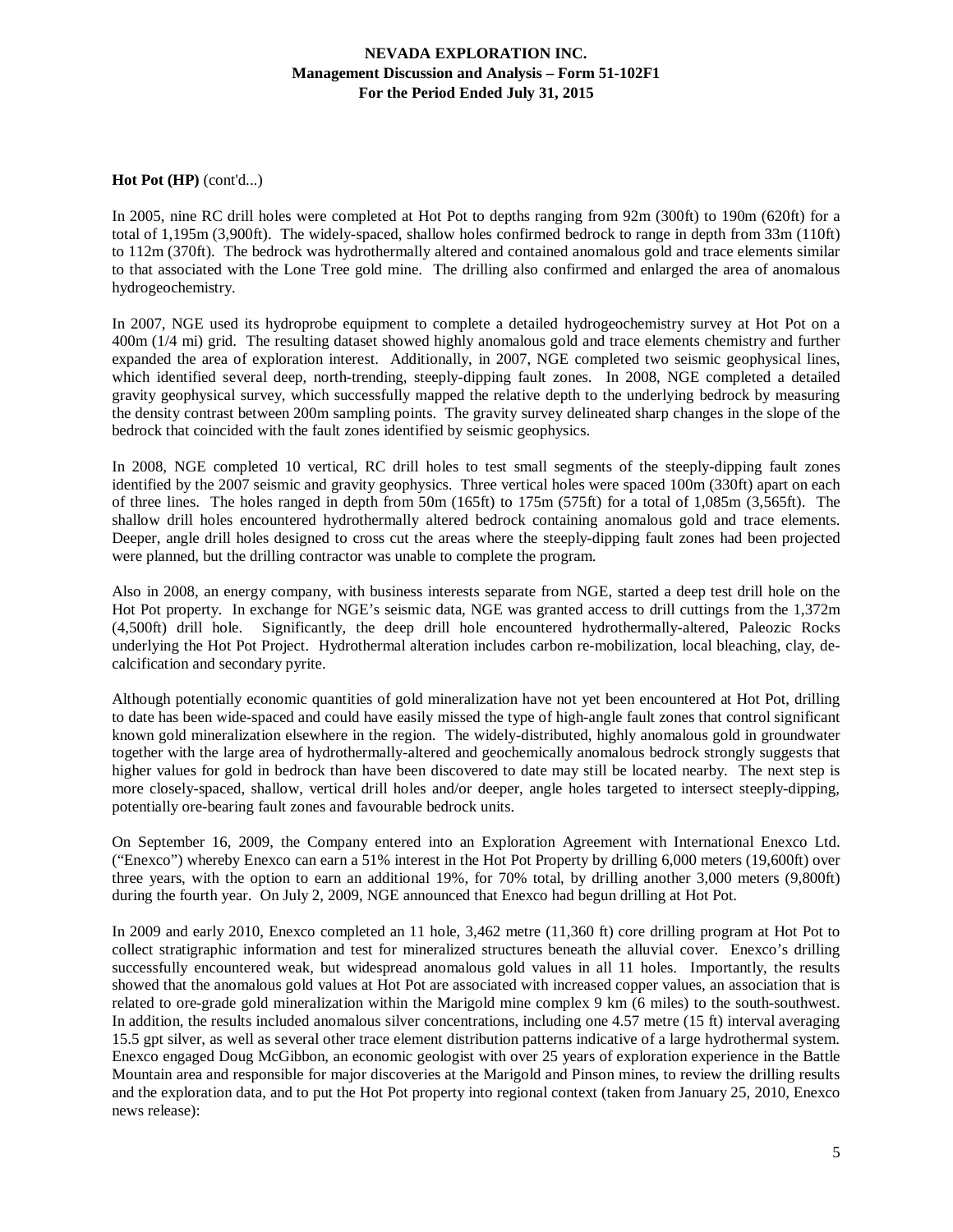"Mr. McGibbon's study has confirmed that the hydrothermally altered and mineralized lithologies at Hot Pot are similar if not stratigraphically equivalent to those hosting orebodies at the Marigold mine. Although gold values only ranged up to 66 parts per billion, the mineralized zones encountered were up to 149 metres in length beneath overburden cover that was between 40 to 152 metres in all but two of the holes, with the spacing between holes still leaving sufficient room to host a significant gold deposit. Drilling also identified zones of oxidation to depths of 300 metres, significant intervals of brecciated material indicative of several major fault zones and an apparent horst block with similarities to the geologic setting at the Lone Tree mine. Structural analysis is currently under way, and additional geochemical and geophysical work are being considered to focus further drilling."

On August 16, 2011, NGE reported that Enexco withdrew from the Exploration Agreement at Hot Pot, and that as a result, Enexco retained no interest in the project. NGE has updated the exploration model for the project based on Enexco's drilling, and NGE believes that the combined dataset confirms that the project represents a compelling exploration target in an important part of Nevada.

### *Awakening (AW)*

The Awakening Project is located in Humboldt County, Nevada, approximately 50km north-northwest of Winnemucca, Nevada, and directly north of the Sleeper Gold Mine. The Company has a 100% interest in 47 claims  $(3.8 \text{ km}^2)$  at Awakening. The Awakening Project is largely covered by syn- to post-mineral volcanic units and postmineral alluvium and as a result, has seen little historic exploration activity. Projections of favourable lithology, structure, and alteration at regional, district and property scales suggest that potentially important gold-silver mineralization may be located within economic depths beneath the cover at Awakening.

In 2007 and 2008, NGE completed a detailed hydrogeochemistry program at Awakening. The groundwater samples contained high levels of gold and other trace elements in concentrations similar to those found at the adjacent Sleeper mine. During April and June, 2008, the Company's field crews completed soil sampling programs across the property and successfully confirmed the presence of anomalous gold and gold-related trace elements.

Also in 2008, NGE acquired approximately  $85 \text{km}^2$  (33mi<sup>2</sup>) of high quality gravity geophysics data and approximately 173 km<sup>2</sup> (67 m<sup>2</sup>) of air magnetic data. The gravity geophysical survey was collected to delineate depth to metasedimentary and granitic bedrock, potential thickness of preserved rhyolitic volcanic rocks, and the location and orientation of prominent lithologic offsets that might be indicative of major fault zones. The detailed air magnetic survey was completed to be used in conjunction with the gravity data to define magnetically anomalous volcanic lithologies and zones of hydrothermal and/or structural magnetite destruction that might be indicative of major fault zones and possible hydrothermal alteration.

The results of the geochemistry and geophysical programs combined to improve NGE's exploration model and demonstrated that Awakening is a compelling target. In 2008, NGE commenced a Phase I RC drilling program at the Awakening property but drilling was suspended due to drilling difficulties.

On June 4, 2010, Northgate Minerals Corp. ("Northgate") (TSX: NGX, NYSE Amex: NXG) and NGE announced the completion and execution of an Exploration and Option to Enter Joint Venture Agreement ("Agreement") on NGE's Awakening Gold Project ("Property"), in Humboldt County, Nevada. The Agreement granted Northgate the option to earn an initial 51% interest in the Property by spending USD\$4,100,000 in exploration and making additional cash payments totaling USD\$436,000 over five years. If Northgate completed the initial 51% earn-in, it had the option to earn an additional 14%, for a total of 65%, by completing a feasibility report on the Property.

During 2011, Northgate completed a seven hole core drilling program totalling 2,194 metres (7,198 feet). In January, 2011, Northgate was acquired by AuRico Gold Inc. ("AuRico"). AuRico indicated to NGE that Northgate's drilling results at Awakening were not encouraging enough to warrant AuRico's continuation of the Agreement, and during the year ended April 30, 2012, AuRico elected to terminate the Agreement. AuRico retains no interest in the project.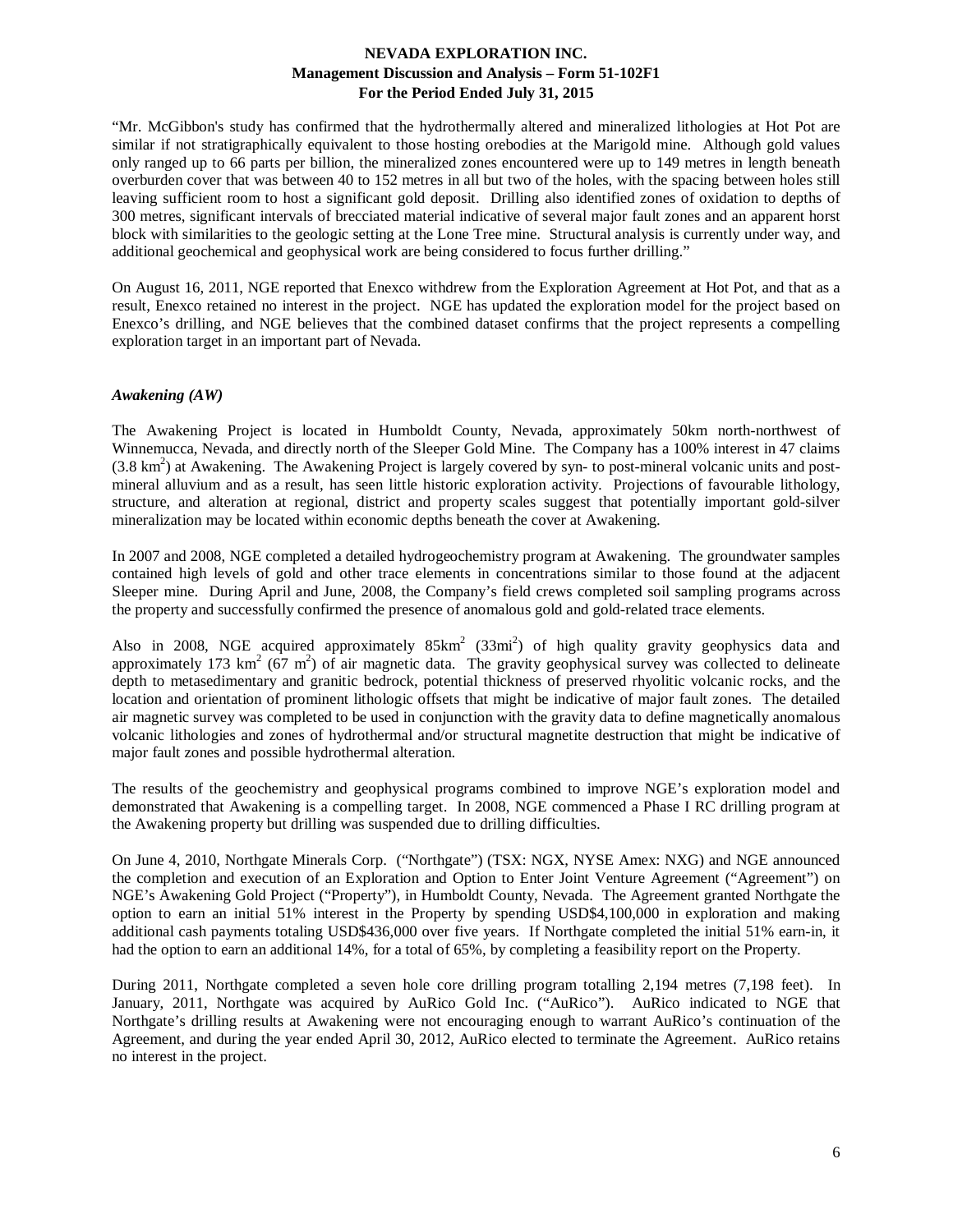## *Awakening (AW)*

On July 1, 2008, the Company entered into a Mining Lease agreement with DIR Exploration Inc. on 15 claims  $(1.2km<sup>2</sup>)$  contained within NGE's larger claim block known as the Shine Claims. In early 2011, NGE completed a 10 hole, 1,573 metre (5,160 feet), Phase I drilling program on the Shine Claims. Based on the results of the drilling at the Shine Claims in the context of the other data collected elsewhere at the Awakening Project, the Company decided to focus its exploration on areas within the claims controlled directly by NGE; and accordingly, NGE terminated the Mining Lease on the Shine Claims during the year ended April 30, 2013.

NGE's management believes that the results of NGE's integrated exploration program at Awakening have delineated a focused pediment target along a structural zone extending north from Paramount Gold & Silver Corp.'s Sleeper Gold Project.

### *Fletcher Junction (FJ)*

The Company dropped the Fletcher Junction Project and wrote off all associated costs during the year ended April 30, 2015.

For a summary of NGE's property expenditures to date, please refer to Note 8 in the associated condensed consolidated interim financial statements.

### **RESULTS OF OPERATIONS**

#### **For the three month period ended July 31, 2015**

During the three month period ended July 31, 2015, NGE's net losses were \$87,342 compared to \$1,445,829 for the three month period ended July 31, 2014. The significant decrease in net losses for the quarter ended July 31, 2015 was primarily as a result of write off of exploration and evaluation assets for the quarter ended July 31, 2014. Other expenses for the period ended July 31, 2015 as compared to the period ended July 31, 2014 have remained comparable.

#### *Selected Annual Information*

The following table provides a brief summary of the Company's financial operations. For more detailed information, refer to the financial statements.

|                                  | Year Ended<br>April 30,<br>2015 | Year Ended<br>April 30,<br>2014 | Year Ended<br>April 30,<br>2013 |
|----------------------------------|---------------------------------|---------------------------------|---------------------------------|
| Total revenues                   | \$<br>-                         | \$<br>259,065                   | 240,710                         |
| Net loss                         | (1,644,348)                     | (3,532,587)                     | (821, 148)                      |
| Basic and diluted loss per share | (0.10)                          | (0.20)                          | (0.10)                          |
| Total assets                     | 3,656,933                       | 4,637,976                       | 7,321,666                       |
| Total long-term liabilities      | 28,855                          | 35,870                          |                                 |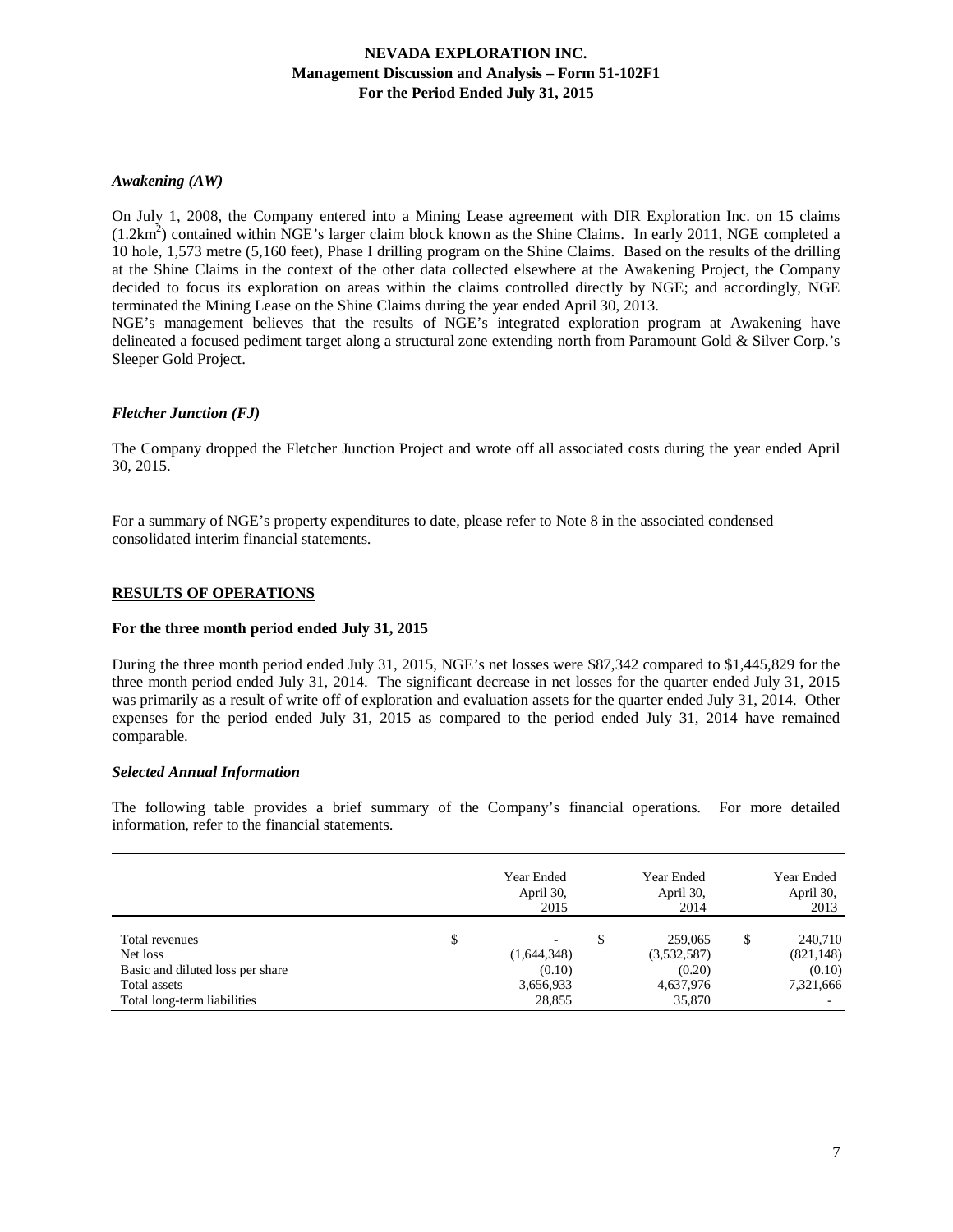# *Summary of Quarterly Results*

|                                                                                                                                                         | Three Month<br>Period Ended<br>July 31,<br>2015                                         | Three Month<br>Period Ended<br>April 30,<br>2015                              |     | Three Month<br>Period Ended<br>January 31,<br>2015                 |     | Three Month<br>Period Ended<br>October 31,<br>2014                        |
|---------------------------------------------------------------------------------------------------------------------------------------------------------|-----------------------------------------------------------------------------------------|-------------------------------------------------------------------------------|-----|--------------------------------------------------------------------|-----|---------------------------------------------------------------------------|
| Total assets<br>Exploration and evaluation assets<br>Working capital (deficiency)<br>Equity<br>Revenues<br>Net income (loss)<br>Income (loss) per share | \$<br>3,945,369<br>3,731,902<br>(537, 389)<br>3,332,999<br>1,244<br>(87, 342)<br>(0.10) | \$<br>3,656,933<br>3,442,023<br>(441, 835)<br>3,138,870<br>(82,700)<br>(0.00) | \$  | 3,828,560<br>3,626,215<br>(361,788)<br>3,404,521<br>12,122<br>0.03 | \$. | 3,424,458<br>3,207,458<br>(371, 244)<br>2,965,948<br>(127, 941)<br>(0.10) |
|                                                                                                                                                         | Three Month<br>Period Ended<br>July 31,<br>2014                                         | Three Month<br>Period Ended<br>April 30,<br>2014                              |     | Three Month<br>Period Ended<br>January 31,<br>2014                 |     | Three Month<br>Period Ended<br>October 31,<br>2013                        |
| <b>Total assets</b><br>Exploration and evaluation assets                                                                                                | \$<br>3,260,932 \$<br>2,993,997                                                         | 4,637,976<br>4,359,925                                                        | \$. | 4,781,464<br>4,410,525                                             | \$. | 4,540,055<br>4,081,553                                                    |

|                                   | $201 +$      | $201 +$    | 2014       | 20 I J    |
|-----------------------------------|--------------|------------|------------|-----------|
|                                   |              |            |            |           |
| Total assets                      | 3,260,932 \$ | 4,637,976  | 4.781.464  | 4,540,055 |
| Exploration and evaluation assets | 2,993,997    | 4,359,925  | 4,410,525  | 4,081,553 |
| Working capital (deficiency)      | (287, 926)   | (235, 556) | (85,974)   | 99,560    |
| Equity                            | 2,878,357    | 4,320,680  | 4,559,258  | 4,418,070 |
| Revenues                          |              | 15.477     | 40.195     | 203,393   |
| Net income (loss)                 | (1,445,829)  | (400, 762) | (154, 967) | (75,018)  |
| Loss per share                    | (0.10)       | (0.00)     | 0.01       | (0.01)    |

# **ASSETS & LIABILITIES**

Deposits for land reclamation also add to the Company's asset base. Those deposits as at July 31, 2015 are \$25,093 (April 30, 2014 - \$23,144). These deposits (bonds) are required by the U.S Bureau of Land Management (BLM) and US Forest Service (USFS) to ensure that reclamation and clean-up work on NGE's properties will be completed to the satisfaction of the BLM and the USFS.

# **LIQUIDITY AND CAPITAL RESOURCES**

## *Liquidity*

The Company has financed its operations primarily through the issuance of common shares. The Company continues to seek capital through various means including the issuance of equity and/or debt.

The financial statements have been prepared on a going concern basis which assumes that the Company will be able to realize its assets and discharge its liabilities in the normal course of business for the foreseeable future. The continuing operations of the Company are dependent upon its ability to continue to raise adequate financing.

Net cash used in operating activities for the period ended July 31, 2015 was \$21,262 compared to \$440 provided during the period ended July 31, 2014 and consists primarily of the operating loss and changes in non-cash working capital items.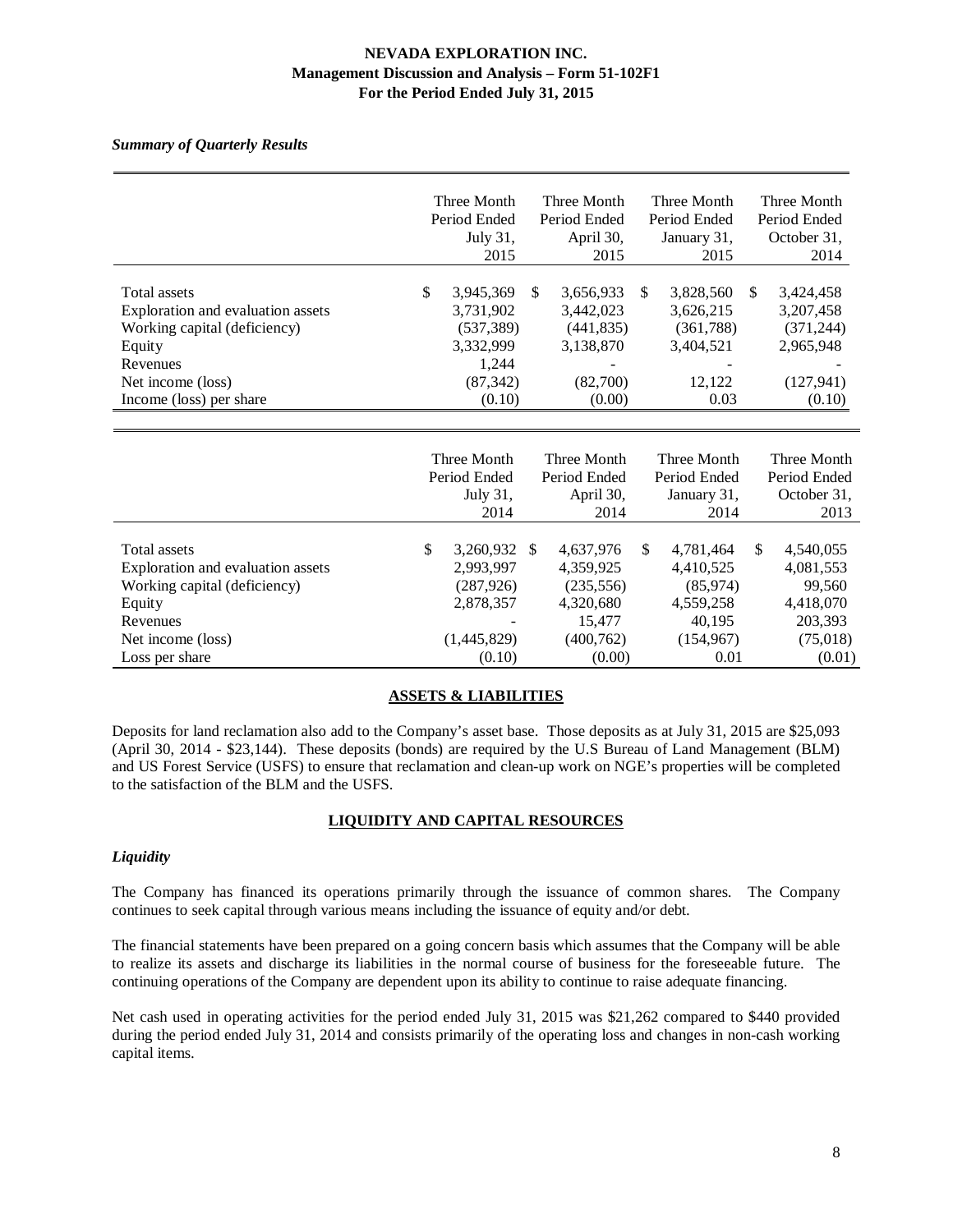# *Liquidity (cont'd...)*

Net cash provided by investing activities for the period ended July 31, 2015 was \$5,803 compared to \$5,697 used during the period ended July 31, 2014, and consists primarily of deposits redeemed.

Net cash provided by financing activities for the period ended July 31, 2015 was \$6,457 compared to \$35,726 provided used during the period ended July 31, 2014. The difference is primarily attributable to private placement funds received and short term loan received during the period ended July 31, 2014.

# *Capital Resources*

As of July 31, 2015, the Company has a finance lease obligation for a leased vehicle, with blended monthly payments of principal and interest of \$41,967 (US\$34,495) and bearing interest at a rate of 2.90% per annum. The total of principal repayments of the finance lease obligations that are due within the next one year is \$8,675, and the remaining portion for \$31,285 is due between fiscal year 2016 to 2019.

The Company has no commitments as at July 31, 2015.

## *Off Balance Sheet Arrangements*

As at July 31, 2015, NGE had no off balance sheet arrangements such as guaranteed contracts, contingent interests in assets transferred to an entity, derivative instrument obligations or any instruments that could trigger financing, market or credit risk to NGE.

# **RELATED PARTY TRANSACTIONS**

During the period ended July 31, 2015, the Company:

i) paid or accrued \$12,920 in professional fees to a firm in which the Chief Financial Officer of the Company is a partner; and

During the period ended July 31, 2014, the Company:

i) paid or accrued \$13,000 in professional fees to a firm in which the Chief Financial Officer of the Company is a partner.

The amounts of due to related parties included in accounts payable and accrued liabilities are as follows:

|                                                                                                     | July 31.<br>2015  | April 30,<br>2014 |
|-----------------------------------------------------------------------------------------------------|-------------------|-------------------|
| Due to a firm of which the Chief Financial Officer is a partner<br>Due to management of the Company | 78.768<br>285,762 | 65,848<br>25,235  |
|                                                                                                     | 364,530           | 91,143            |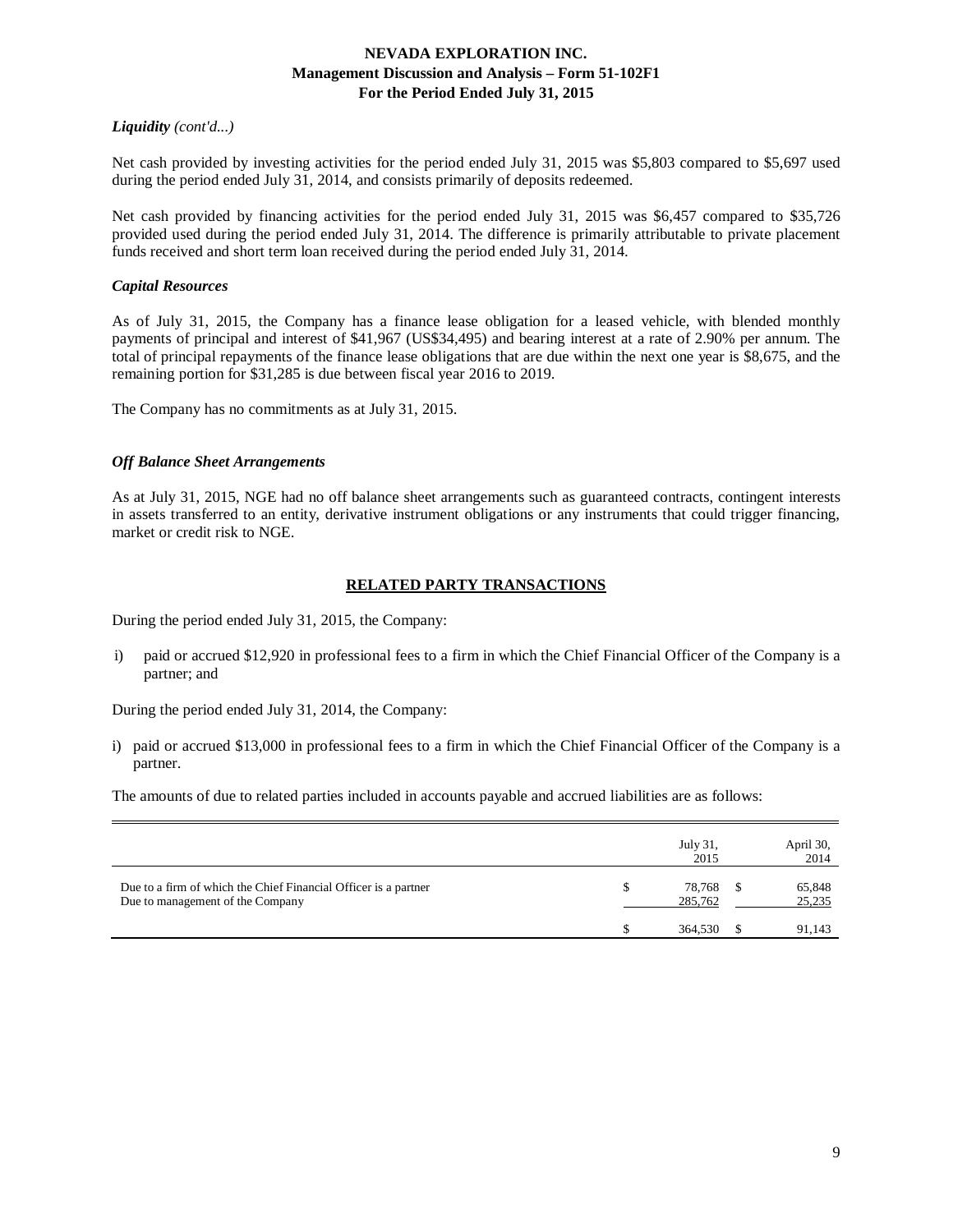### **KEY MANAGEMENT COMPENSATION**

Remuneration of key management of the Company was as follows:

|          | Three Months<br>Ended<br>July 31,<br>2015 |    | Three Months<br>Ended<br>July 31,<br>2014 |
|----------|-------------------------------------------|----|-------------------------------------------|
| Salaries | 26,259                                    | S  | 31,222                                    |
|          | \$<br>26,259                              | -S | 31,222                                    |

The amount included in accounts payable and accrued liabilities which is due to key management personnel is as follows:

|                                 | July 31,<br>2015 | April 30,<br>2015 |
|---------------------------------|------------------|-------------------|
| Due to key management personnel | 285,762          | 208,268           |

### **DISCLOSURE OF OUTSTANDING SHARE DATA**

As at September 29, 2015, the Company has 30,913,750 common shares issued and outstanding and has the following stock options and warrants outstanding:

|                      | Number<br>of Options                                        | Exercise<br>Price               | <b>Expiry Date</b>                                                                             |  |
|----------------------|-------------------------------------------------------------|---------------------------------|------------------------------------------------------------------------------------------------|--|
| <b>Stock options</b> | 250,000<br>20,000<br>10,000<br>50,000<br>280,000<br>610,000 | 1.0<br>1.0<br>1.1<br>1.2<br>1.0 | December 31, 2015<br>August 9, 2016<br>September 25, 2017<br>December 4, 2017<br>March 2, 2019 |  |
| Warrants             | 287,010<br>13,200,000<br>939,150<br>900,000<br>15,326,160   | 0.5<br>1.0<br>1.0<br>1.0        | August 19, 2017<br>August 28, 2018<br><b>August 28, 2018</b><br>September 23, 2018             |  |

#### **Fully diluted:** 46,849,910

## **FINANCIAL INSTRUMENTS AND FINANCIAL RISK FACTORS**

#### *Risk Management Policies*

The Company is exposed to risk due to the nature of its financial instruments. Risk management is the responsibility of management and the Company did not use derivative instruments.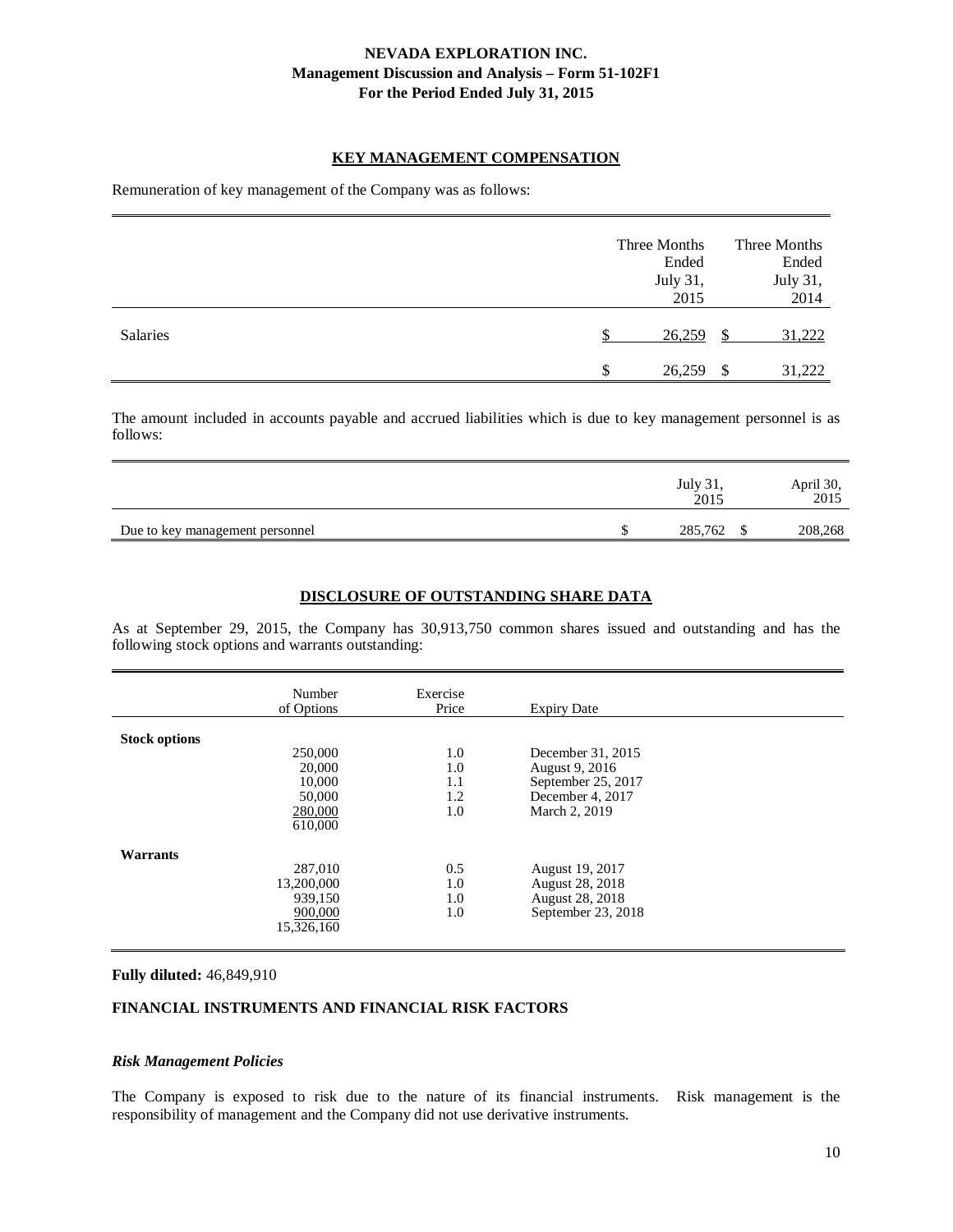## *Fair Value*

Financial instruments measured at fair value are classified into one of three levels in the fair value hierarchy according to the relative reliability of the inputs used to estimate the fair values. The three levels of the fair value hierarchy are:

- Level  $1 -$  Unadjusted quoted prices in active markets for identical assets or liabilities;
- Level 2 Inputs other than quoted prices that are observable for the asset or liability either directly or indirectly; and
- Level 3 Inputs that are not based on observable market data.

Short term investments are measured at level 1 of the fair value hierarchy. The fair value of short term investments is measured at the market price of the common shares held at the measurement date. The carrying value of cash, accounts receivable (excluding GST receivable), deposits and bonds, finance lease obligations and accounts payable and accrued liabilities approximated their fair value because of the short-term nature of these instruments.

### *Financial Risk Factors*

The Company's risk exposures and the impact on the Company's financial instruments are summarized below:

### *Credit risk*

Credit risk is the risk of loss associated with a counterparty's inability to fulfill its payment obligations. The Company's credit risk is primarily attributable to cash. Management believes that the credit risk concentration with respect to cash is remote as it maintains accounts with highly-rated financial institutions.

### *Liquidity risk*

Liquidity risk is the risk that the Company will not be able to meet its financial obligations as they fall due. The Company manages liquidity risk through the management of its capital structure and financial leverage, as outlined in the discussion on capital management. It also manages liquidity risk by continuously monitoring actual and projected cash flows. The Board of Directors reviews and approves the Company's operating and capital budgets, as well as any material transactions out of the normal course of business.

As at July 31, 2015, the Company had a cash balance of \$28,102 (April 30, 2015 - \$29,674) to settle current liabilities of \$581,085 (April 30, 2015 - \$489,208). The Company will require financing from lenders, shareholders and other investors to generate sufficient capital to meet its short term business requirements.

#### *Market risk*

Market risk is the risk of loss that may arise from changes in market factors such as interest rates, foreign exchange rates, and commodity and equity prices.

#### (a) Interest rate risk

The Company is exposed to interest rate risk to the extent that the cash maintained at the financial institutions is subject to floating rate of interest. The interest rate risks on cash, deposits, and bonds, and on the Company's finance lease obligations are not considered significant.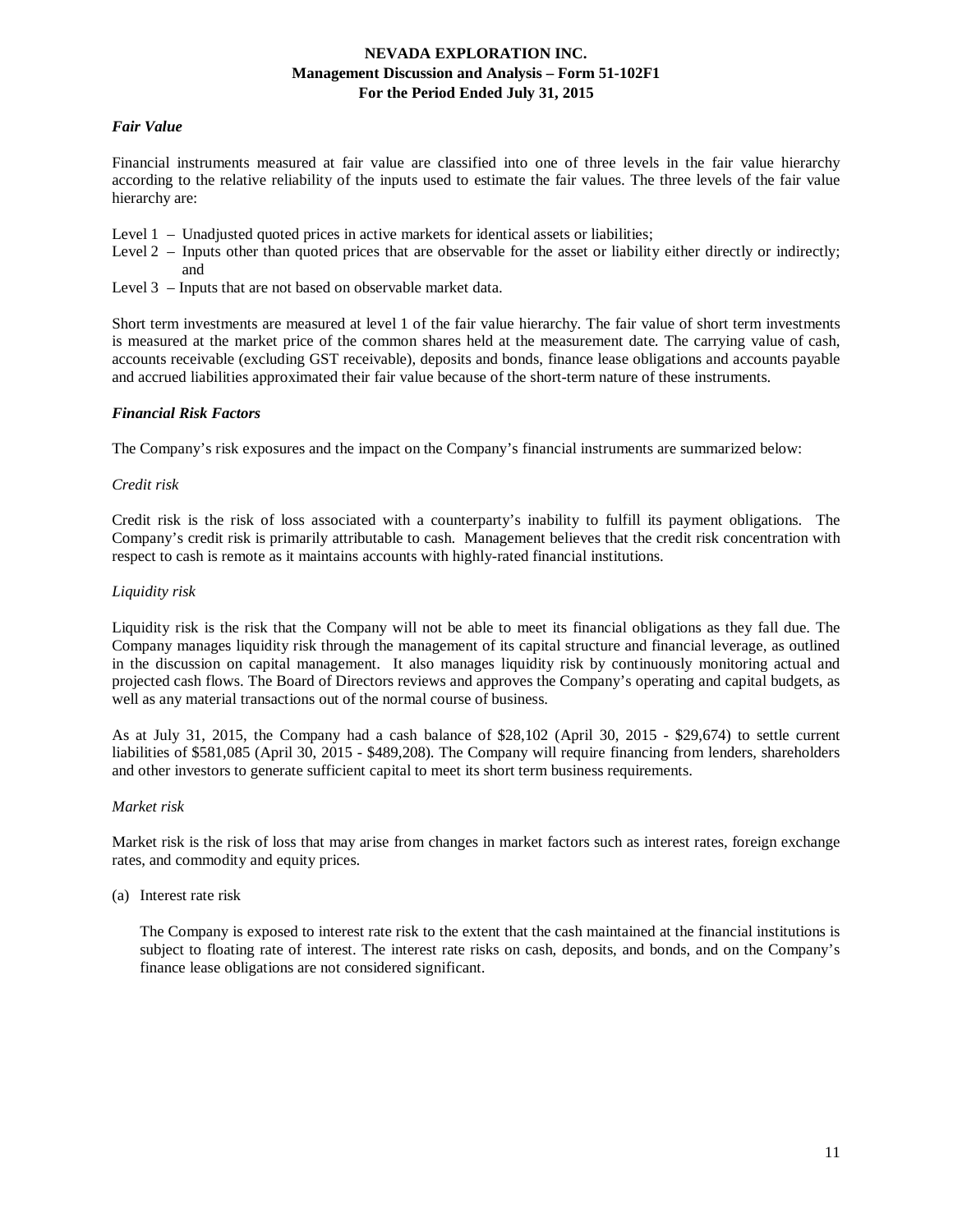### *Market risk (cont'd...)*

### (b) Foreign currency risk

The Company is exposed to financial risk arising from fluctuations in foreign exchange rates and the degree of volatility of these rates. A significant portion of the Company's expenses is denominated in US dollars. Consequently, certain assets, liabilities and operating expenses are exposed to currency fluctuations. The Company does not use derivative instruments to reduce its exposure to foreign currency risk.

#### *Net exposure*

Based on the above net exposures as at July 31, 2015, and assuming all other variables remain constant, a 1% change in the value of the US dollar against the Canadian dollar would not have a material impact.

## **CAPITAL DISCLOSURES**

In order to maintain its capital structure, the Company, is dependent on equity funding and when necessary, raises capital through the issuance of equity instruments, primarily comprised of common shares and incentive stock options. In the management of capital, the Company includes the components of equity as well as cash.

The Company prepares annual estimates of exploration expenditures and monitors actual expenditures compared to the estimates to ensure that there is sufficient capital on hand to meet ongoing obligations. The Company's investment policy is to invest any excess cash in highly liquid short-term deposits with terms of one year or less and which can be liquidated after thirty days without interest penalty. The Company currently has insufficient capital to fund its exploration programs and is reliant on completing equity financings to fund further exploration. The Company is not subject to any externally imposed capital requirements.

There were no changes in the Company's approach to capital management during the quarter ended July 31, 2015.

#### *Financial liabilities*

Accounts payable and accrued liabilities, and finance lease obligations are classified as financial liabilities and are measured at face value. Management has determined that the face value of financial liabilities approximates fair value due to the expected short-term maturity of the debts.

The Company's financial liabilities primarily constitute trade payables owing to both arms' length and related parties. These are unsecured and, excepting normal trade credit terms, are due on demand.

The Company believes the fair value of its financial liabilities approximate their carrying values primarily due to their short-term nature. There are no quoted market prices from active markets for any of the financial liabilities held by the Company and thus fair values were assessed using valuation techniques consistent with International Financial Reporting Standards. The Company intends to reduce its financial liabilities by re-financing through additional share issuances.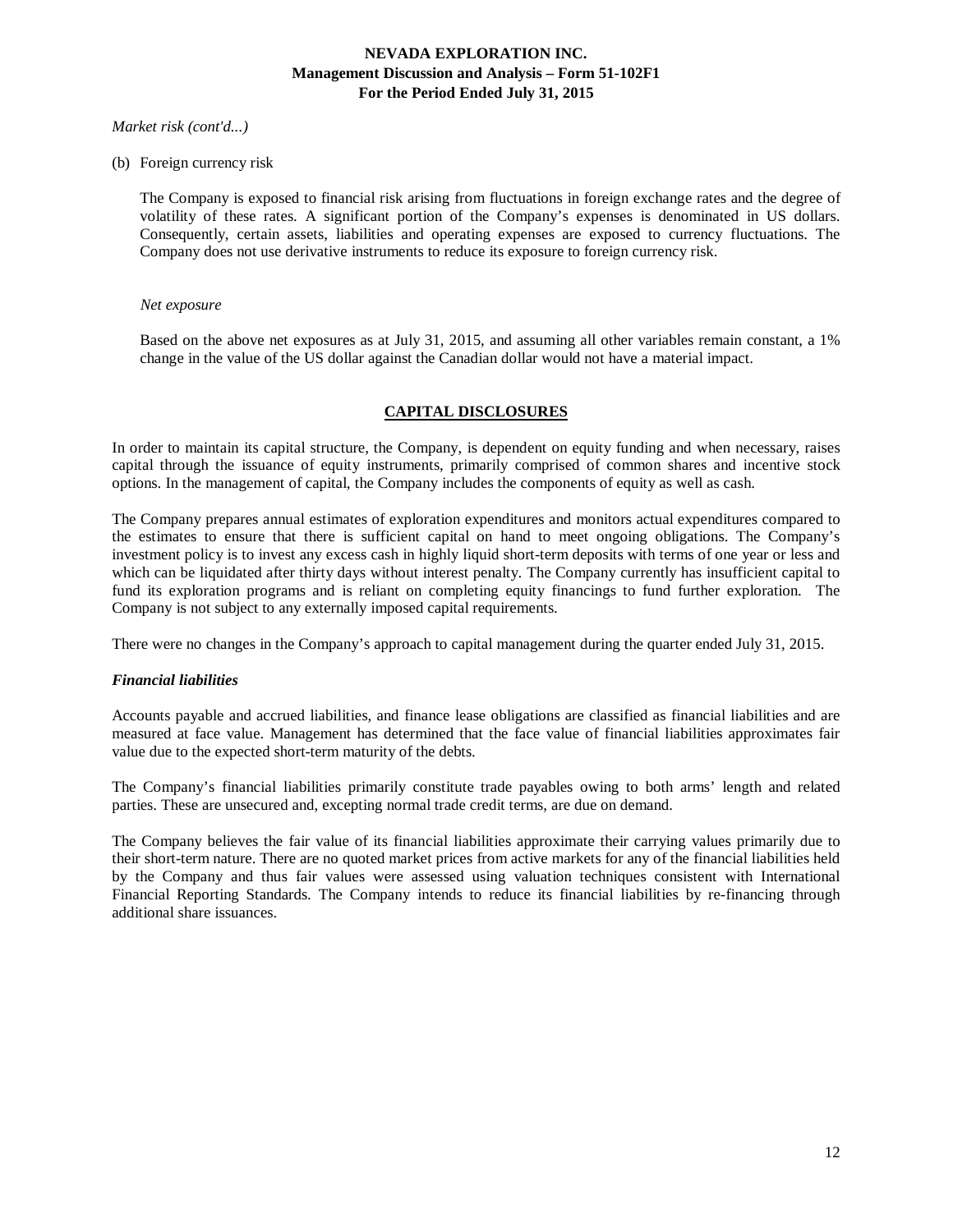### **RISKS AND UNCERTAINTIES**

In conducting its business of mineral exploration, NGE is subject to a wide variety of known and unknown risks, uncertainties and other factors which may affect the results, performance or achievement of the Company. Such risks and factors include, among others: risks related to the actual results of current and future exploration activities; future prices for gold, silver, and other commodities; environmental risks and hazards; the Company's lack of substantial revenue; the Company's ongoing need to raise money through equity financings; increases to operating, labour, and supply costs; and changes to government regulation, taxes, and fees. Although the Company attempts to identify and plan for these important factors that could affect results materially, the Company cautions the reader that the above list of risk factors is not exhaustive there may be other factors that cause results to differ from anticipated, estimated, or intended results. Ultimately, there can be no guarantee that the Company will be successful in making an economic mineral discovery.

## **LIST OF DIRECTORS AND OFFICERS**

Wade A. Hodges, CEO and Chairman Cyrus Driver, CFO Kenneth Tullar, COO Dennis Higgs, Director Benjamin LeBoe, Director Dr John E. Larson, Director James Buskard, President

### **GOING CONCERN OF OPERATIONS**

During the quarter ended July 31, 2015, the Company incurred a comprehensive gain of \$281,371 (2014 – loss of  $$1,467,323)$  and as at that date, the Company had accumulated deficit of  $$14,480,492$  (April 30, 2015 – \$14,393,150), a working capital deficiency of \$537,389 (April 30, 2015 - \$441,835) and negative cash flows from operations of \$21,262 (2014 – positive cash flow of \$440). These factors create material uncertainties that may cast substantial doubt upon the Company's ability to continue as a going concern.

As is common with junior mining companies, the Company continues to seek capital through various means including the issuance of equity and/or debt to finance its on-going and planned exploration activities and to cover administrative costs.

In order to continue as a going concern and to meet its corporate objectives, the Company will require additional financing through debt or equity issuances or other available means. Although the Company has been successful in the past in obtaining financing, there is no assurance that it will be able to obtain adequate financing in the future or that such financing will be on terms advantageous to the Company.

Recovery of the carrying value of the mining claims and related deferred exploration expenditures are dependent upon the discovery of economically recoverable resources, the ability of the Company to develop necessary financing to continue exploration and development, the ability of the Company to secure and maintain title and beneficial interest in the properties, entering into agreements with others to explore and develop the properties and upon future profitable production or proceeds from disposition of such properties.